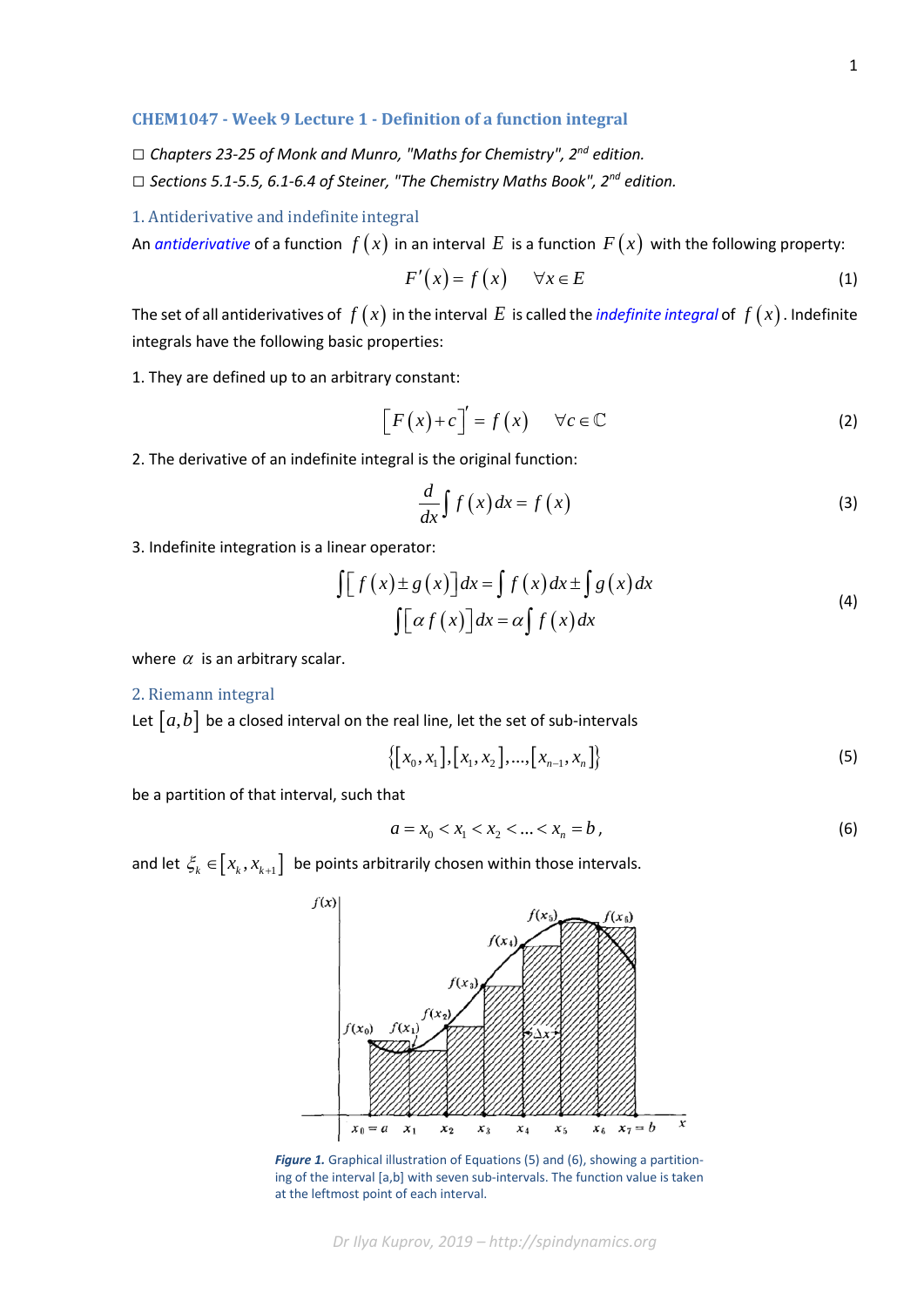A function  $f(x)$  is called *[Riemann integrable](https://en.wikipedia.org/wiki/Riemann_integral#Riemann-integrable)* on the interval  $[a,b]$  if, for any sequence of partitions in which the size of the sub-intervals is gradually reduced, the following limit exists:

$$
\lim_{n\to\infty}\sum_{k=0}^{n-1}f\left(\xi_k\right)\Delta x_k\tag{7}
$$

The value of this limit is called the *[Riemann integral](https://en.wikipedia.org/wiki/Riemann_integral)* of  $f(x)$  on the interval  $[a,b]$  and denoted

$$
\int_{a}^{b} f(x) dx
$$
 (8)

The definite integral may be interpreted as the area under the function graph. Examples of integrable functions are polynomials for which the limit in Equation (7) always exists. Non Riemann integrable functions either have singularities within the integration interval (for example,  $f(x) = 1/x$ ), or the value of the function does not stop changing from one point to the next (*e.g.* [Dirichlet function\)](https://en.wikipedia.org/wiki/Nowhere_continuous_function).

Some important properties of Riemann integrals are:

1. *Concatenation*:

$$
\int_{a}^{b+c} f(x) dx = \int_{a}^{b} f(x) dx + \int_{b}^{c} f(x) dx
$$
\n(9)

when  $f(x)$  is integrable in all of the intervals involved.

2. *[Mean value theorem](https://en.wikipedia.org/wiki/Mean_value_theorem)*:

$$
\int_{a}^{b} f(x) dx = (b-a) f(c)
$$
\n(10)

for a continuous function  $f(x)$  where  $c \in [a, b]$ . This is illustrated in Figure 2 below.



*Figure 2.* A graphical illustration of the mean value theorem in Equation (10).

3. *Limit inversion* and *identical limits*:

$$
\int_{a}^{b} f(x) dx = -\int_{b}^{a} f(x) dx, \qquad \int_{a}^{a} f(x) dx = 0
$$
\n(11)

The minus appears in the first integral because the signs of  $\Delta x_k$  in Equation (7) flip. The second integral is equal to zero because all  $\Delta x_{\boldsymbol{k}} = 0\,$  when the limits are equal.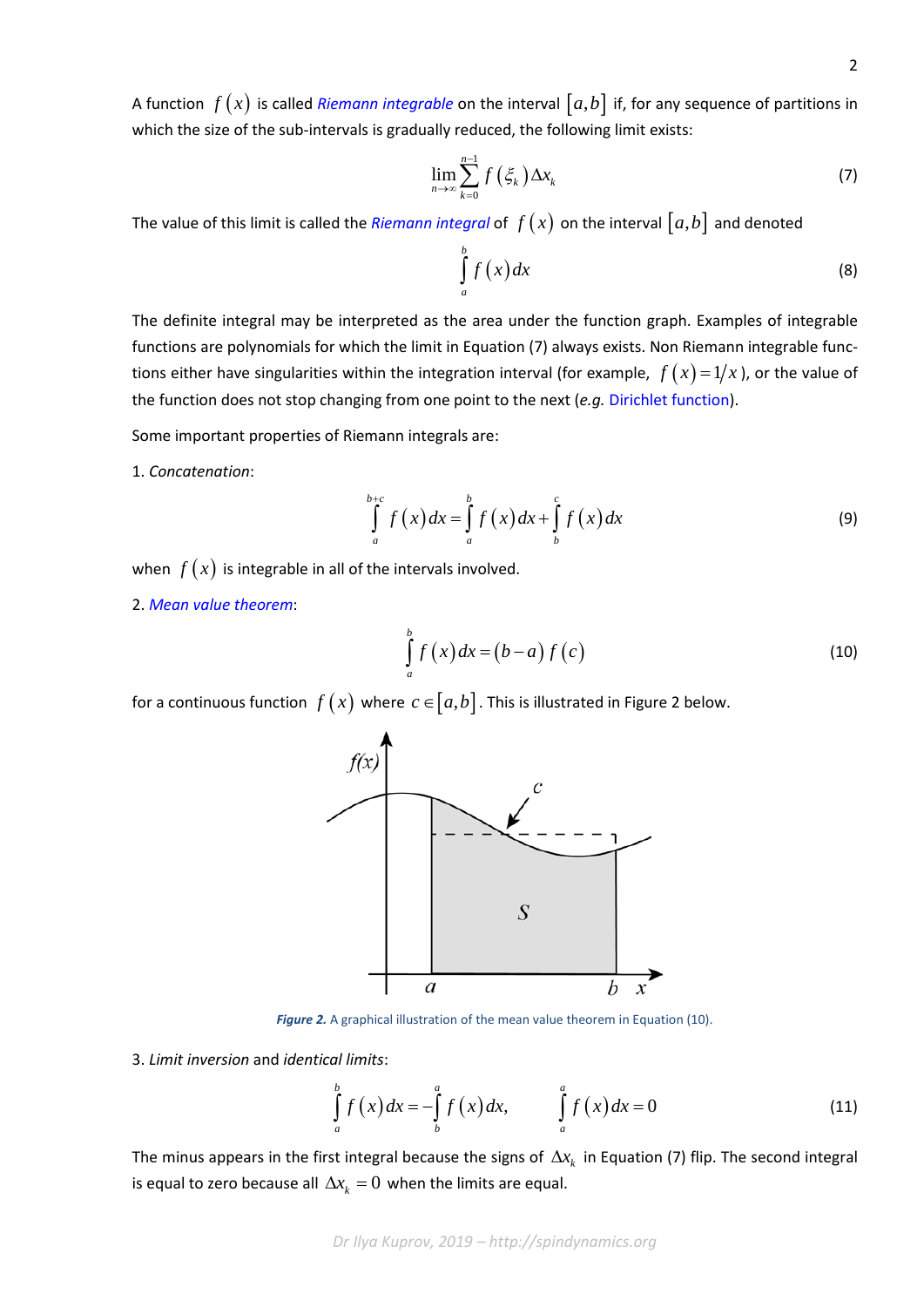## 3. Newton-Leibniz formula

There is an obvious missing link between the indefinite integral in Equation (2), which is essentially inverse differentiation, and the limit in Equation (7), which may be interpreted as the area under the graph. The connection is provided by a corollary to the theorem that we will now prove.

Theorem ("[first fundamental theorem of calculus"](https://en.wikipedia.org/wiki/Fundamental_theorem_of_calculus#First_part)): let  $f(x)$  be a continuous and Riemann integrable function defined on a closed interval  $[a, b]$ , and let  $F(x)$  be defined for all  $x \in [a, b]$  as

$$
F(x) = \int_{a}^{x} f(t) dt
$$
 (12)

Then  $F(x)$  is an antiderivative of  $f(x)$  for all  $x \in (a, b)$ .

Proof (examinable): consider a point  $x \in (a, b)$  and an increment  $\Delta x$  chosen so that  $x + \Delta x \in (a, b)$ . The difference between the values of  $F$  at those points follows from the definition in Equation (12):

$$
F(x+\Delta x)-F(x)=\int_{a}^{x+\Delta x}f(t)dt-\int_{a}^{x}f(t)dt
$$

However, from the combination property in Equation (9):

$$
\int_{a}^{x+\Delta x} f(t) dt = \int_{a}^{x} f(t) dt + \int_{x}^{x+\Delta x} f(t) dt
$$

and therefore:

$$
F(x+\Delta x)-F(x)=\int_{x}^{x+\Delta x}f(t)dt
$$

We can further simplify the integral using the mean value theorem in Equation (10):

$$
\int_{x}^{x+\Delta x} f(t) dt = f(c) \Delta x, \qquad c \in [x, x + \Delta x]
$$

After dividing both sides by ∆*x* , we obtain:

$$
\frac{F(x + \Delta x) - F(x)}{\Delta x} = f(c)
$$

Finally, we will take the limit of  $\Delta x \to 0$ . Note that *c* is positioned between *x* and  $x + \Delta x$ , and therefore driven to  $c = x$ . We therefore obtain:

$$
\lim_{\Delta x \to 0} \frac{F(x + \Delta x) - F(x)}{\Delta x} = \lim_{\Delta x \to 0} f(c) \implies F'(x) = f(x)
$$

as required. Therefore,  $F(x)$  defined in Equation (12) is indeed an antiderivative of  $f(x)$ . Corollary (*[Newton-Leibniz formula](https://en.wikipedia.org/wiki/Fundamental_theorem_of_calculus#Corollary)*):

$$
\int_{\alpha}^{\beta} f(x) dx = F(\beta) - F(\alpha)
$$
\n(13)

where  $\alpha \in [a,b]$ ,  $\beta \in [a,b]$ , and  $F(x)$  is an antiderivative of  $f(x)$ . Proof (examinable): using Equation (12) for the antiderivative and the concatenation rule,